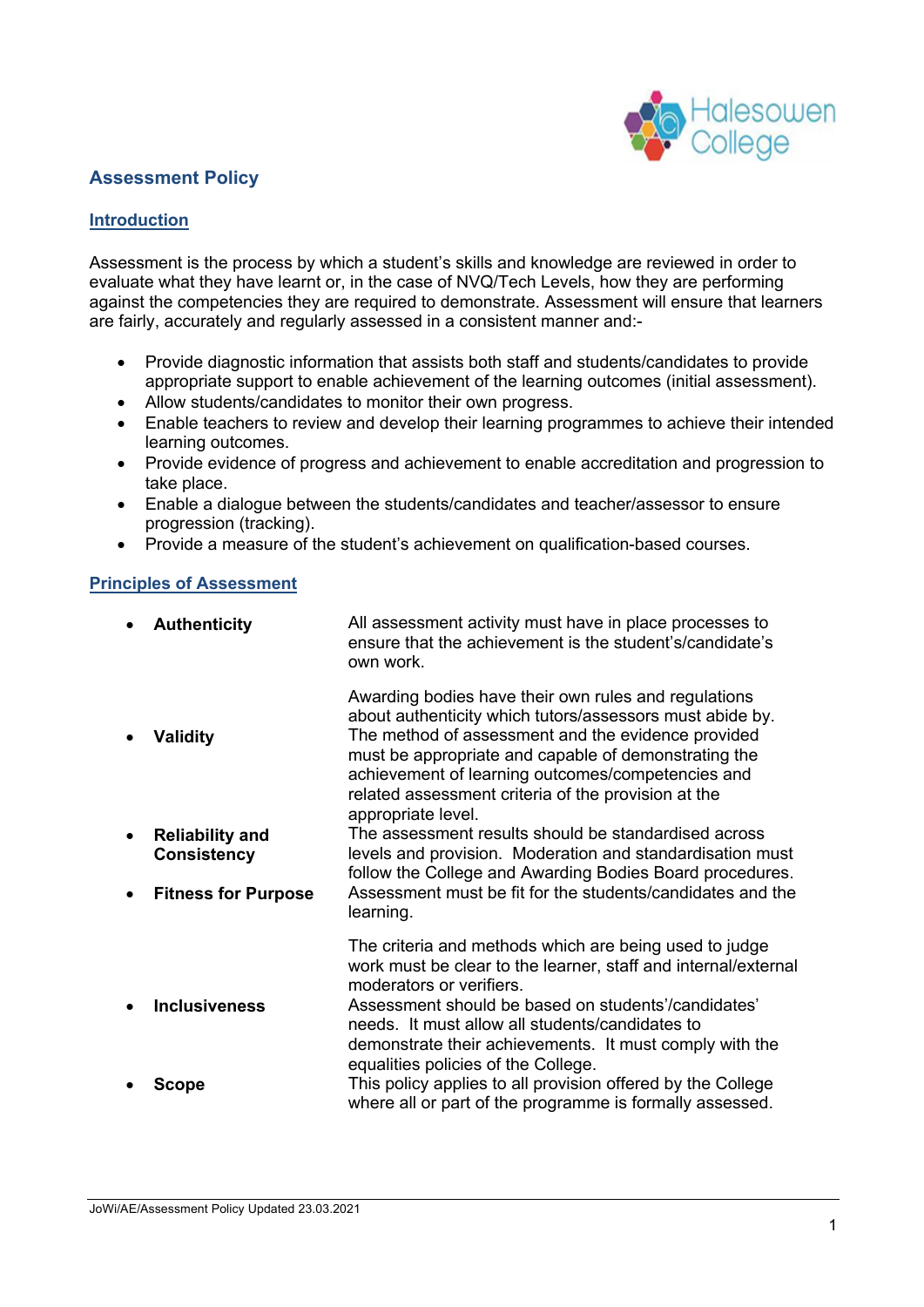### **Assessment Strategy**

Course/subject teams will review their assessments annually to ensure they are current and valid.

Course/subject handbooks/information should include:-

- Purpose, arrangements and choices of assessment methods.
- Arrangements for recording and tracking assessment evidence.
- Confirm assessment/resubmission rules relating to Awarding Body or general College policy of three submissions
- Consequences of non-submission/late submission. It may only be possible to achieve a Pass grade if the assignment is a late submission.
- Arrangements if the student is absent for an assessment, for example, previous approval of absence, genuine reason or medical certificate.
- Plagiarism/Malpractice Policy (Appendix 3)
- Arrangements for the secure retention of assessment evidence by the College which may be required for moderation and will normally be returned to the student at the discretion of the College and only after the completion of the external moderation process in accordance with Awarding Body requirements.
- Nature of the moderation process demonstrating that assessment decisions are to national standards and that internal and external moderation/verification is in place to ensure that all assessments are applied consistently for all learners and that the final assessment mark/decision is accurate, reliable and recorded.
- Results for internally assessed units are final only after internal and/or external moderation.
- Written and oral feedback is given to students as soon as possible after assessment in line with College 10-day policy.
- Where an assessment take place outside the College it is the responsibility of the teacher/trainer/supervisor/assessor to ensure that adequate arrangements are made for the supervision of the assessment activity and authentication of the student's/candidate's assessment evidence.
- Arrangements for students who are unable to demonstrate attainment through the standard assessment arrangements.
- Awarding Body requirements/regulations.
- Student Appeals process.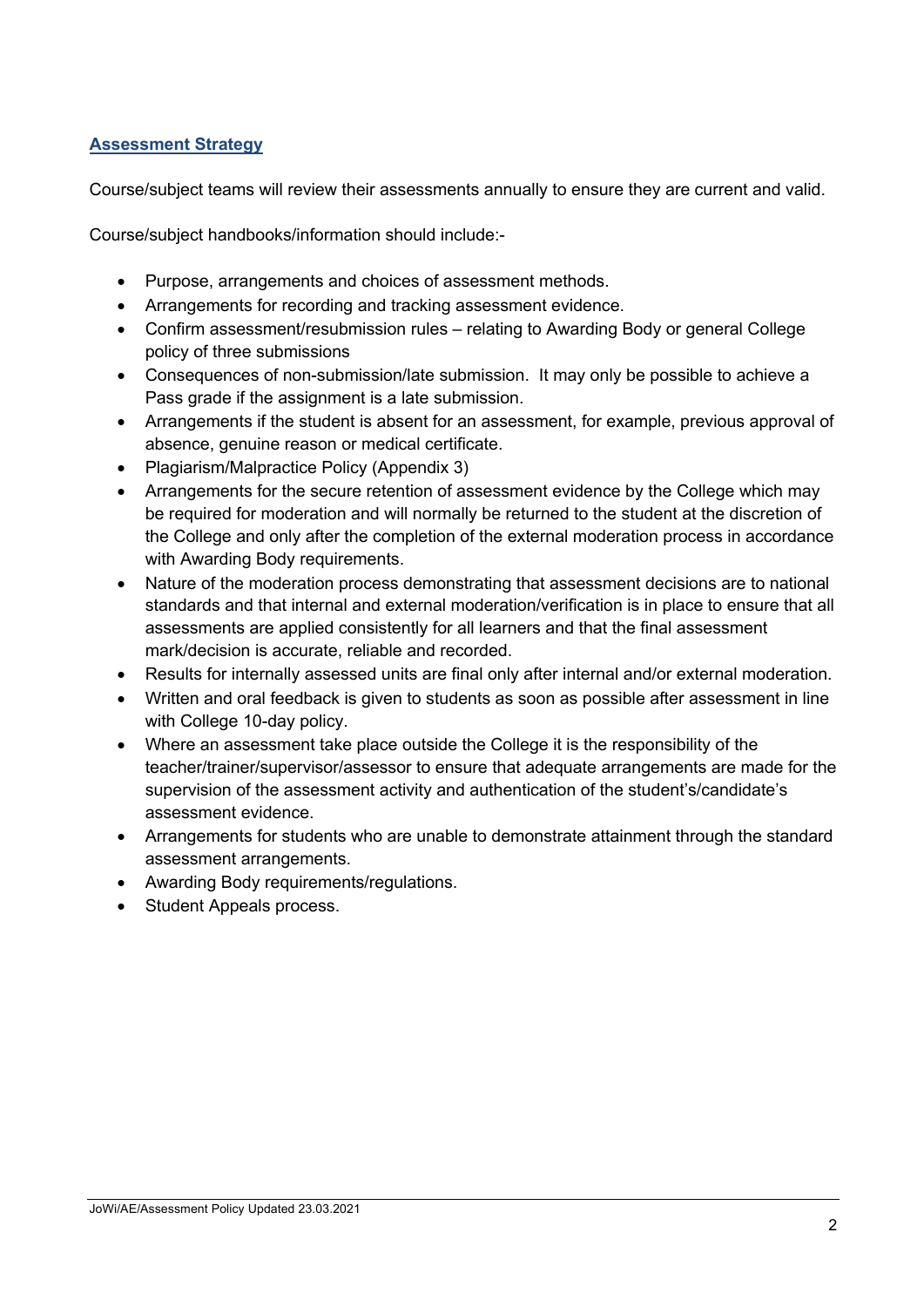#### **Forms of Assessment**

| $\bullet$ | Initial/Diagnostic | Assessment usually takes place at the start and is used<br>to identify the current learning needs in order to provide<br>appropriate support.                                                                                                                                             |
|-----------|--------------------|-------------------------------------------------------------------------------------------------------------------------------------------------------------------------------------------------------------------------------------------------------------------------------------------|
| $\bullet$ | <b>Formative</b>   | Assessment is developmental, supportive, encouraging<br>and ongoing throughout the course. It is used to give<br>feedback and support to the student on progress to date<br>and to inform the student and tutor of action to take to<br>maintain or improve performance.                  |
|           | <b>Summative</b>   | Assessment takes place at the end of the course/unit and<br>counts towards the final assessment decision. It is used<br>to measure how much learning has taken place. It is a<br>judgement on whether the student has achieved all or<br>some of the learning outcomes for a given level. |
|           | Formal             | Assessment is structured and usually takes place in<br>clearly stated conditions, for example, the completion of a<br>practical task or presentation. It may be undertaken by<br>the whole group or by an individual. It is usually<br>summative in nature and may be assessed externally |
| $\bullet$ | <b>Informal</b>    | Assessment is ongoing, integrated and flexible. It is<br>varied and may be recorded. It can include self-<br>assessment or verbal feedback given by the assessor.                                                                                                                         |

# **Assessment Activities**

Any assessment will include a variety of assessment activities or methods, formal or informal mapped to the learning outcomes/performance indicators or criteria. These may include, where applicable:-

- Observation of activities such as role plays, simulations, practical activities, performance etc.
- Discussion ranging from unstructured informal conversations to guided discussions. This can be used in a group with a clear set of conditions for recording individual achievement, or on a one-to-one basis.
- Question and answer sessions oral or written, formally or informally structured, for example worksheet, quiz, IT activities.
- Structured tasks such as a research project, experiment, essay or case study, or work place task or presentations.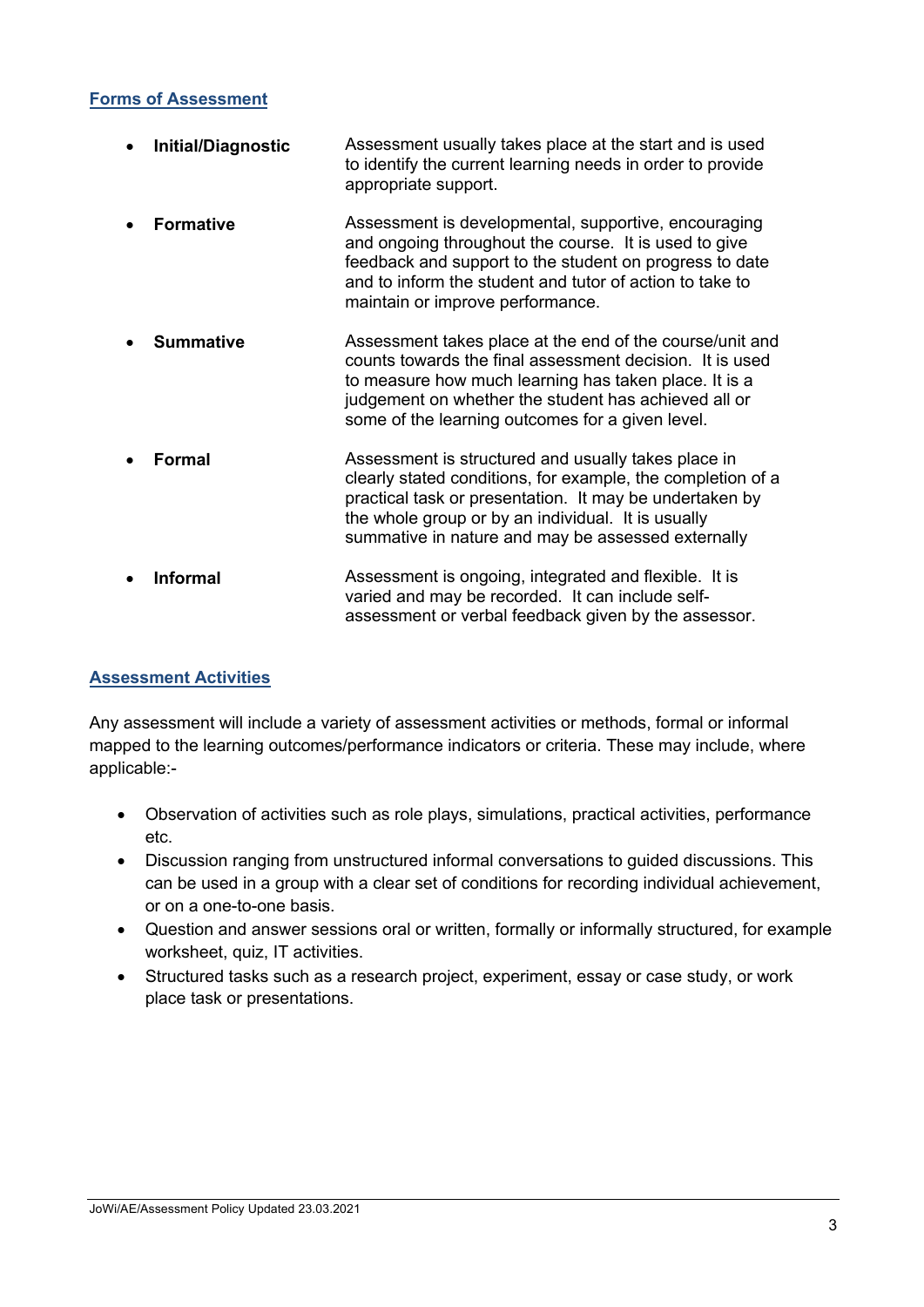### **Responsibility for Assessment**

The assessment strategy for each course outlines who is responsible for making and recoding judgements.

#### **1. Teachers**

The teacher is responsible for:-

- Planning the assessment strategy in accordance with the Awarding Body's guidelines and ensuring that it complies with the College Assessment Policy.
- Include assessment details on the Scheme of Work.
- Notify students of the learning outcomes and assessment criteria before the assignment is undertaken.
- Give guidance to the student when there are choices regarding assessment.
- Ensure that assignment briefs have been verified before they are given to the student.
- Use the criteria equitably and fairly.
- Record the assessment on MyHalesowen.
- Set appropriate homework.
- Return marked work in a timely manner (10 working days)
- Retaining coursework in accordance with the Awarding Body guidelines.
- Participating in the moderation process by keeping all the necessary records, attending moderation meetings and submitting marked student assessments.
- Ensuring that provisional assessment decisions are internally verified and explaining that they may change after external moderation.
- Keeping all assessment records secure.
- Giving ongoing developmental feedback.
- Ensuring that all students have equal opportunities for their achievements to be assessed.
- Ensuring that plagiarism and cheating are detected.

#### **2. Students**

Students are responsible for evaluating their own work. It helps students to improve. This skill can be developed through tutorial and lessons. Work-based candidates may use reflective accounts.

### **3. Apprentices**

Apprentices are responsible for:-

- Attending workshops/sessions as per the programme requirements.
- Familiarising themselves with the standard for their qualification.
- Negotiating and developing a personal action plan with their assessor.
- Building a portfolio of evidence in accordance with Awarding Body and Centre requirements.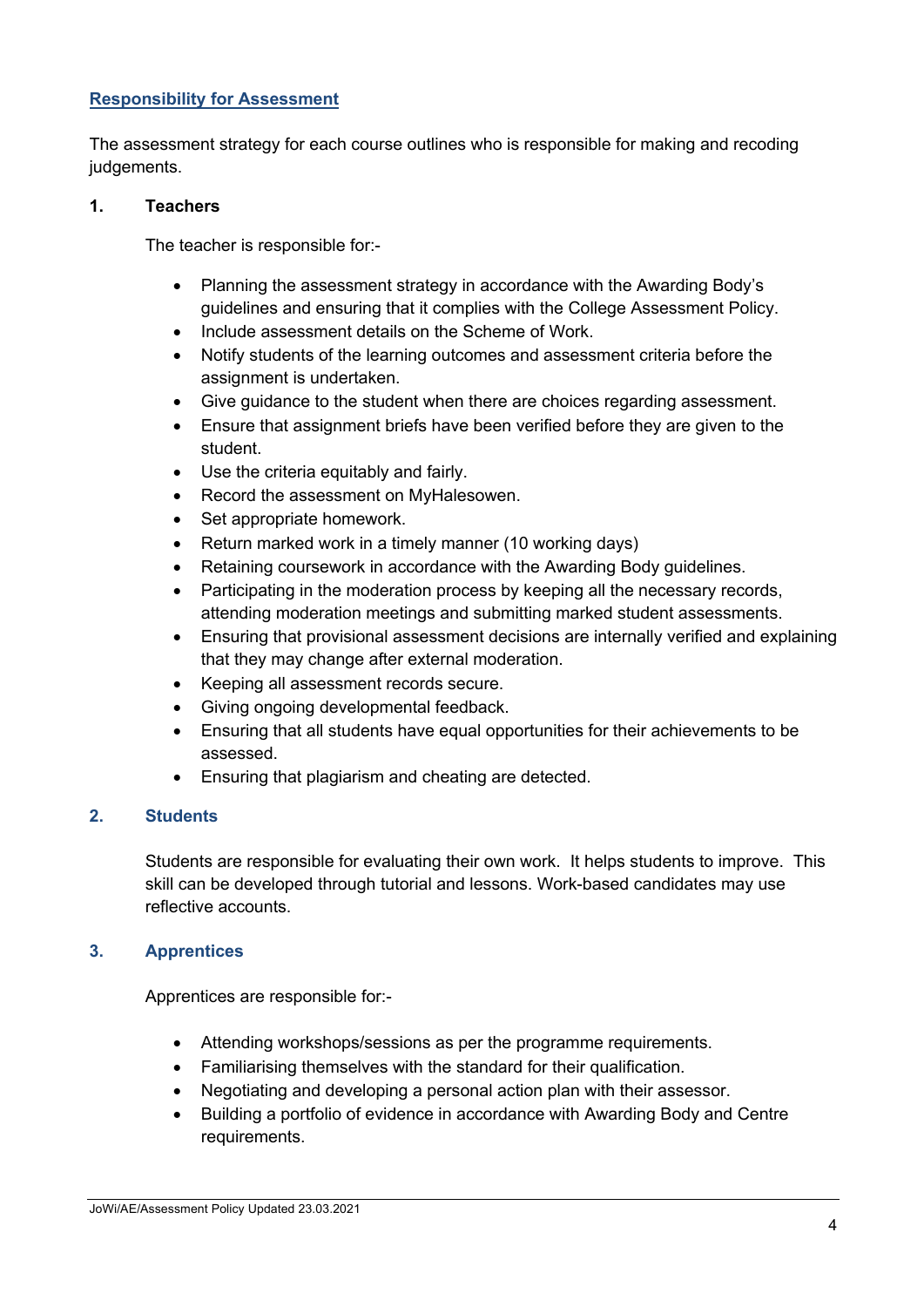## **4. External Assessors**

This may include assessors, work placement co-ordinators and supervisors in the workplace.

They are responsible for:-

- Ensuring that each candidate is aware of his/her responsibility with regard to the collection and presentation of evidence.
- Advising the Centre if a candidate has any special assessment requirements that are not advised at the beginning of the programme but have subsequently come to light.
- Completing the ILP with the candidate.
- Assessing the candidate against the performance criteria and underpinning knowledge.
- Contributing to the candidate's ongoing assessment plan to identify valid and sufficient evidence and assessment.
- Judging all evidence against criteria.
- Identify gaps in evidence and discus/agree remedial action with the candidate.
- Carrying out regular observations of the candidate within their workplace and provide written reports.
- Providing the candidate with written feedback on assessment and action planning.
- Using the Centre documentation for all records relating to the assessment process.
- Following the assessment guidance given by the Awarding Body and Internal Verifier
- Attending standardisation meetings as required and liaising with the Internal Verifier and other assessors.
- Maintaining records of their candidates' achievements.
- Carrying out appropriate risk assessments of where the candidate is working to ensure they are working in a safe and healthy environment.
- Being mindful of the Data Protection Act and the candidate's right to see any information about them.
- Ensuring learners are prepared and entered for End Point Assessment (EPA) where necessary

### **5. Internal Verifiers**

Internal Verifiers will:-

- Develop a plan for internal verification of the programmes for which they are responsible.
- Carry out ongoing and summative sampling of portfolios according to the IV Strategy and Plan and feedback to the Assessor.
- Observe assessments.
- Interview candidates
- Support and guide Assessors.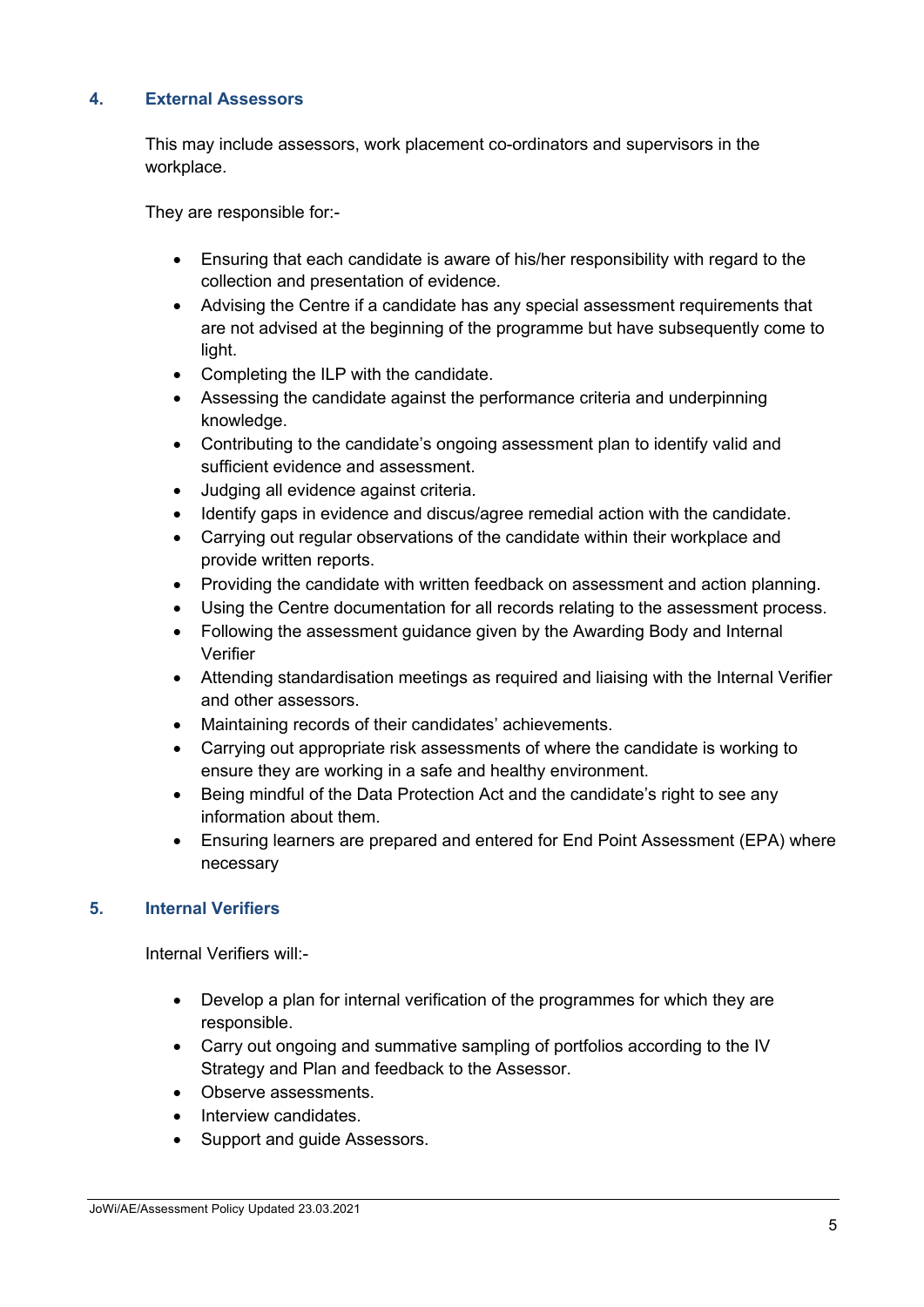- Ensure fair, reliable and consistent assessments.
- Attend and contribute to standardisation meetings.
- Maintain Centre records as required.
- Attend meetings with the External Verifier.

### **Assessment Evidence**

- 1. The evidence must always be linked to the assessment method.
- 2. Evidence should comply with the principles of assessment and must always be:-
	- **Sufficient**
	- Current
	- Valid
	- Authentic
	- Validated
- 3. Evidence will be generated by the student throughout the course and may be:-
	- Paper based
	- Non-paper based
	- A portfolio

### **Recording Assessment**

- 1. Assessment records:-
	- Demonstrate the student's progress towards the achievement of learning outcomes.
	- Evaluating the student's progress.
	- Presentation to internal/external moderator/verifiers/assessors as evidence of achievement.
- 2. Assessment records map evidence of progress through the programme. It is the teacher's/assessor's responsibility to record assessed achievement and to track this against learning outcomes on MyHalesowen/OneFile.
- 3. The assessment record must be available to students and staff for review throughout the duration of the course.

### **Retention of Assessment Evidence**

- 1. Retaining examples of assessment enables the monitoring of standards over a period of time.
- 2. A minimum of two pieces of assessed work or portfolios per programme should be retained for a minimum of three years.
- 3. The work should be representative of the sampling and standardisation process used for the internal moderation initially and subsequently submitted for moderation. They should be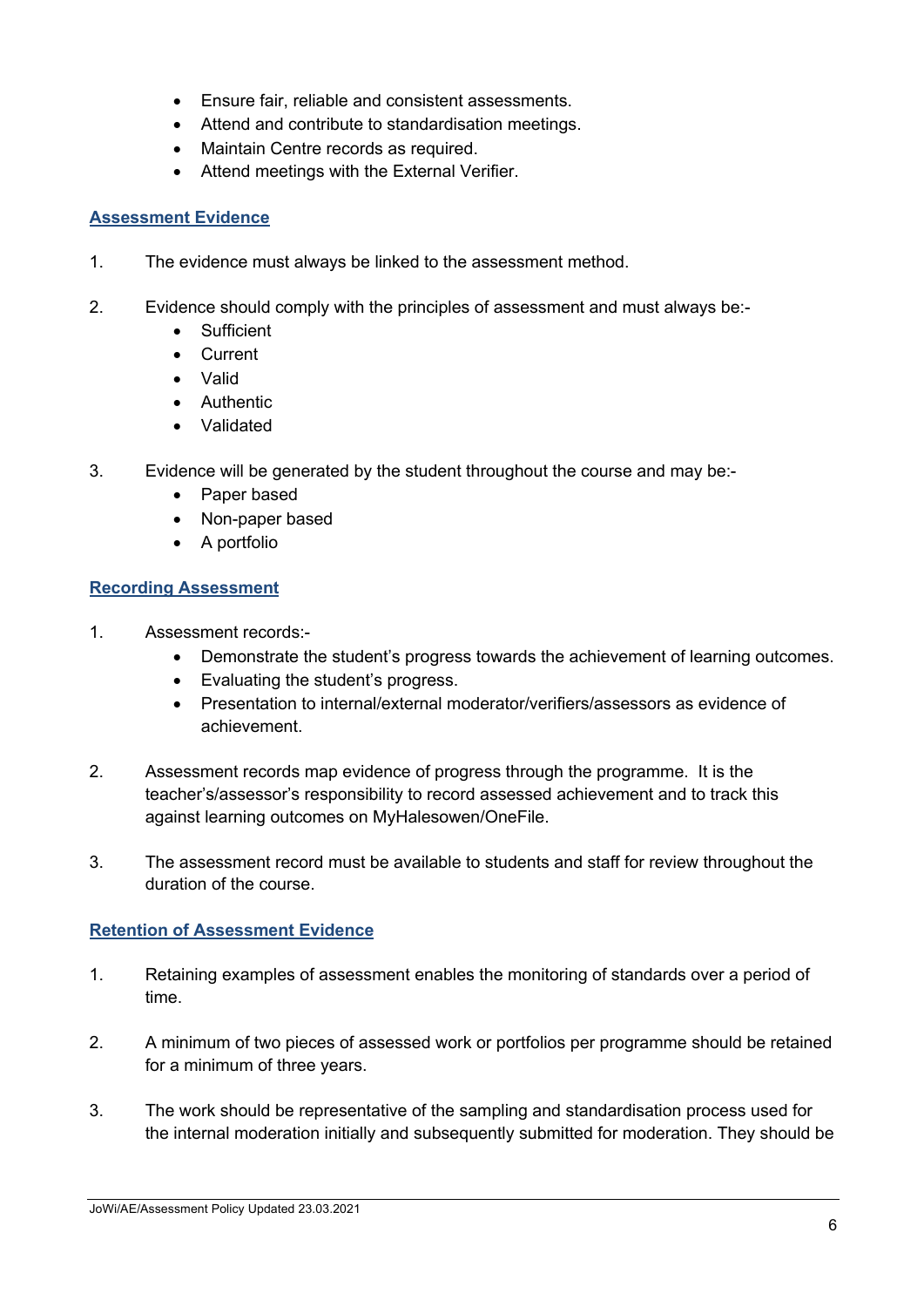supported by internal and external moderation records to evidence the processes of sampling and standardisation.

4. Where retention of the assessed sample is impractical, suitable photographic or equivalent records should be retained.

# **Associated Policies:-**

- Appealing against Assessment Decisions Policy
- Assessment Malpractice and Maladministration Policy
- Internal Verification and Moderation Policy
- Examinations and Awards Policy

| <b>Reviewed/Approved</b> | By          | <b>Date</b> | <b>Review Date</b> |
|--------------------------|-------------|-------------|--------------------|
| Updated by               | Jo Williams | 23.03.2021  | 01.03.2022         |
| Reviewed by              | <b>OMG</b>  |             |                    |
| Reviewed by              | <b>CLT</b>  |             |                    |
| Approved by              | Corporation |             |                    |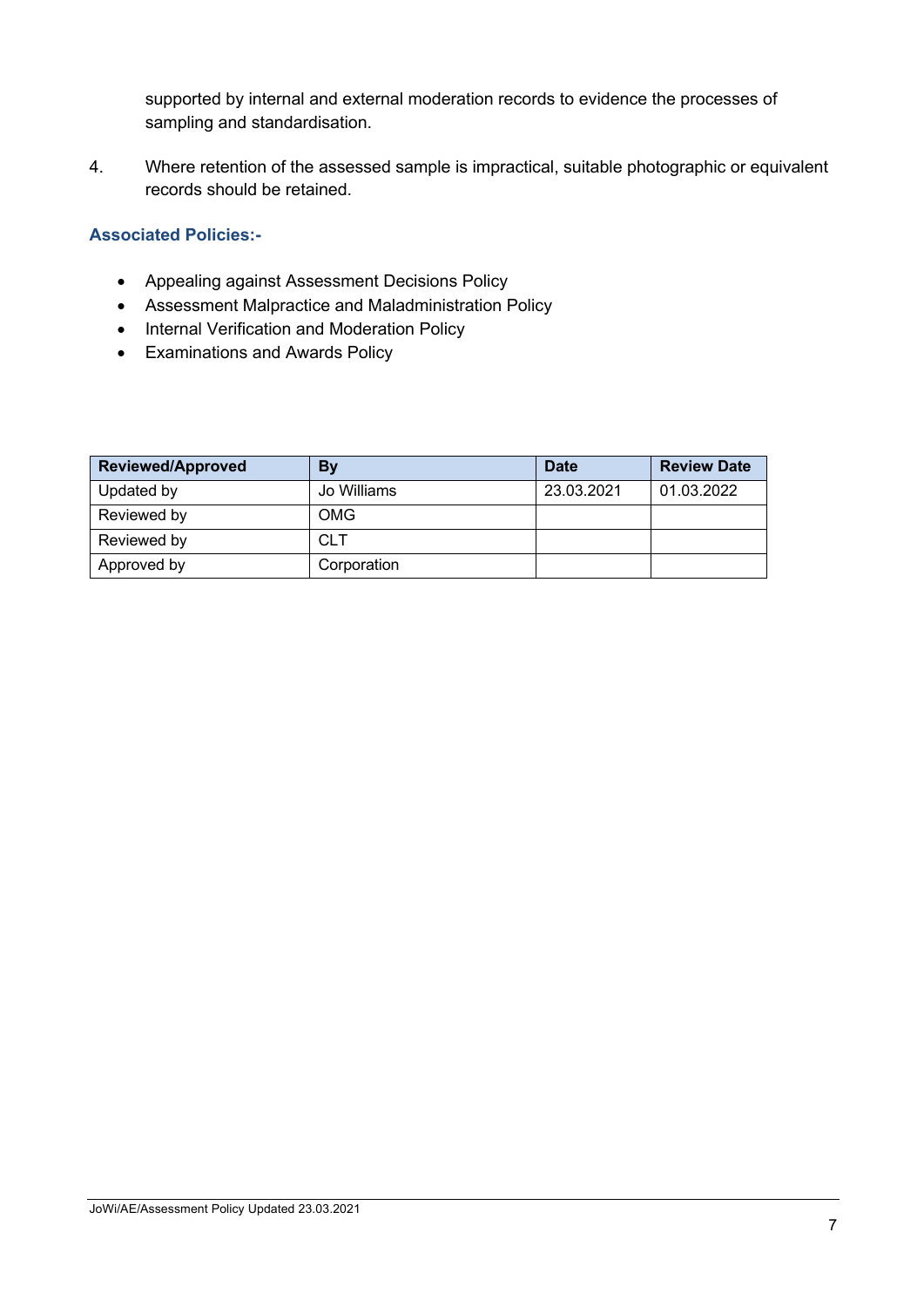## **A Level/Vocational Level 2/3 Coursework and Portfolio Policy**

In vocational courses with portfolio assessment, and GCSE, A Level courses with a coursework component, coursework provides most students with the best opportunity to perform to the highest standard of which they are capable. In addition, as coursework/portfolio work is generally assessed internally and moderated externally by the awarding body, this type of work gives the course team the most accurate view of a student's level of ability. The college will ensure that the production of coursework and portfolio work is managed consistently and effectively in order to realize the potential benefit to students of high coursework marks.

This policy covers all work produced by students on all courses in the college that is not assessed by examination. Coursework refers to the coursework component for controlled assessment of GCSE and A Level courses (including those sent off to be examined externally)

In order to give students the best possible chance of success in coursework/portfolio or controlled assessment work, Course and Subject Leaders must ensure that:-

- 1. Students are made aware of the nature and value of the coursework/portfolio work they will be required to complete at the beginning of the relevant academic year and throughout the duration of the course.
- 2. Controlled assessment dates are notified to students at the start of the course.
- 3. Submission deadline to be published to students at the start of the course.
- 4. Coursework/portfolio assignments are set to allow sufficient time for all students to meet deadlines, with a clear schedule of interim deadlines for planning, drafting and completion.
- 5. Students' progress against this schedule is tracked and recorded in relation to minimum target grades. Students are provided at each stage with feedback on their draft coursework/portfolio work, in a way that is consistent with awarding body regulations, to help them to improve their work.
- 6. Students who appear to be falling behind schedule are given appropriate support.
- 7. Students who persist in failing to produce work on time are disciplined, using the college disciplinary policy.
- 8. The last date for handing in final draft coursework/portfolio work is sufficiently in advance of the deadline for submission to the exam board for improvements to be made.
- 9. A final deadline is set which allows staff reasonable time for first marking and internal moderation / verification by the course team as required by the college's internal verification policy and the awarding body's regulations, after which no coursework/ portfolio work will be accepted from or returned to students.
- 10. All students are told which member of staff will supervise their coursework or each portfolio unit and how course team moderation/verification will operate.
- 11. Students are strongly advised in the choice of a suitable title/project which will give them the opportunity to meet all the relevant assessment objectives and criteria for their coursework/each portfolio unit.
- 12. Students are given advice and guidance on their coursework/portfolio work, from original ideas to final submission, using up to date awarding body guidance from staff who have attended INSET and/or standardization meetings run by the awarding body.
- 13. Students are informed of the appeals procedure if they are dissatisfied with the assessment of their coursework/portfolio work.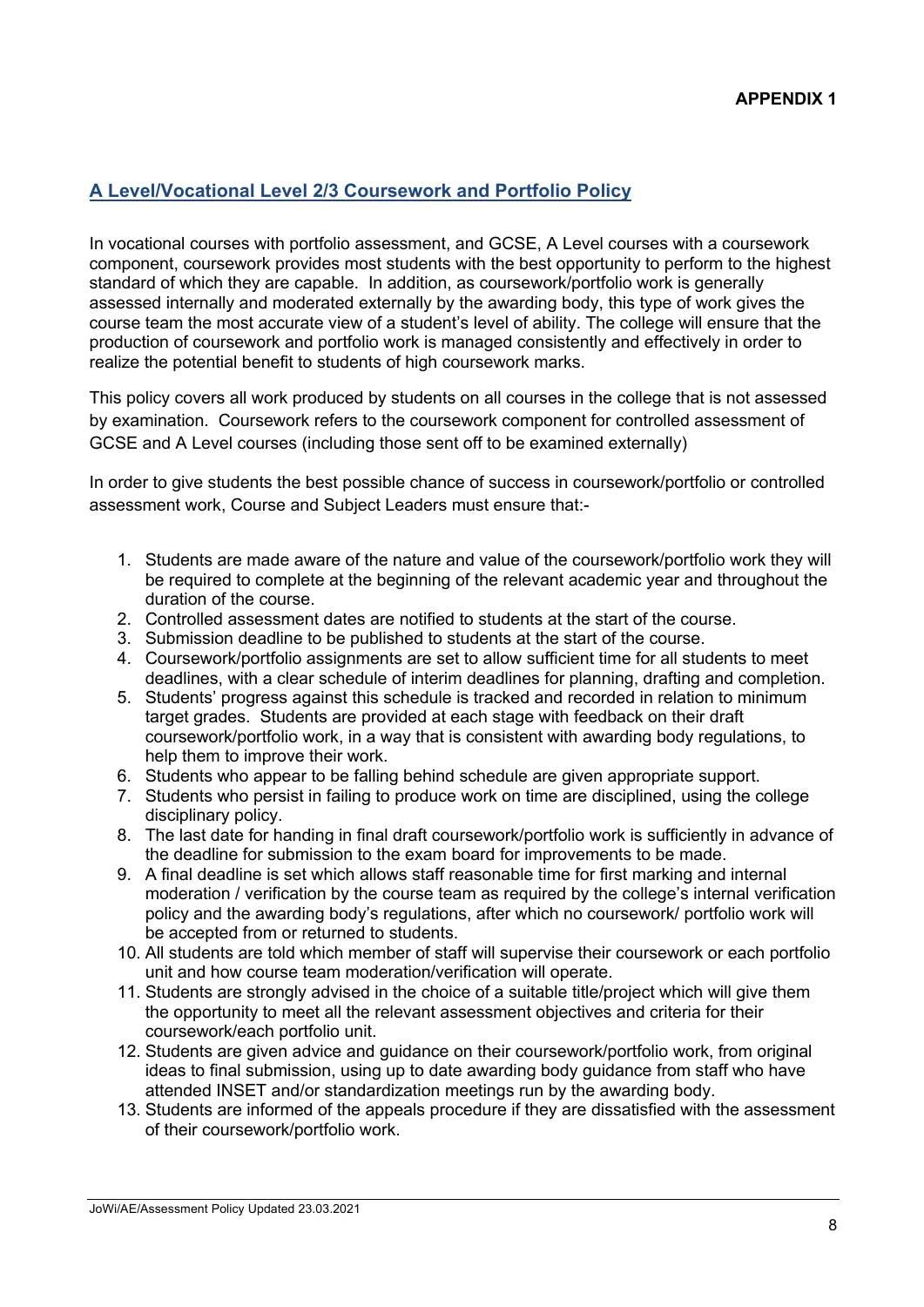Where a student either fails to submit a piece of coursework / portfolio work by the final deadline or submits a piece of coursework/portfolio work which falls short of an acceptable minimum standard (pass grade), the college reserves the right to withdraw that student's entry for the remaining components of the examination on the basis that the student is unlikely to be able to achieve a pass grade. In such cases, the course or subject leader will refer the student to the Student Support Manager with a recommendation that the student's entry be withdrawn.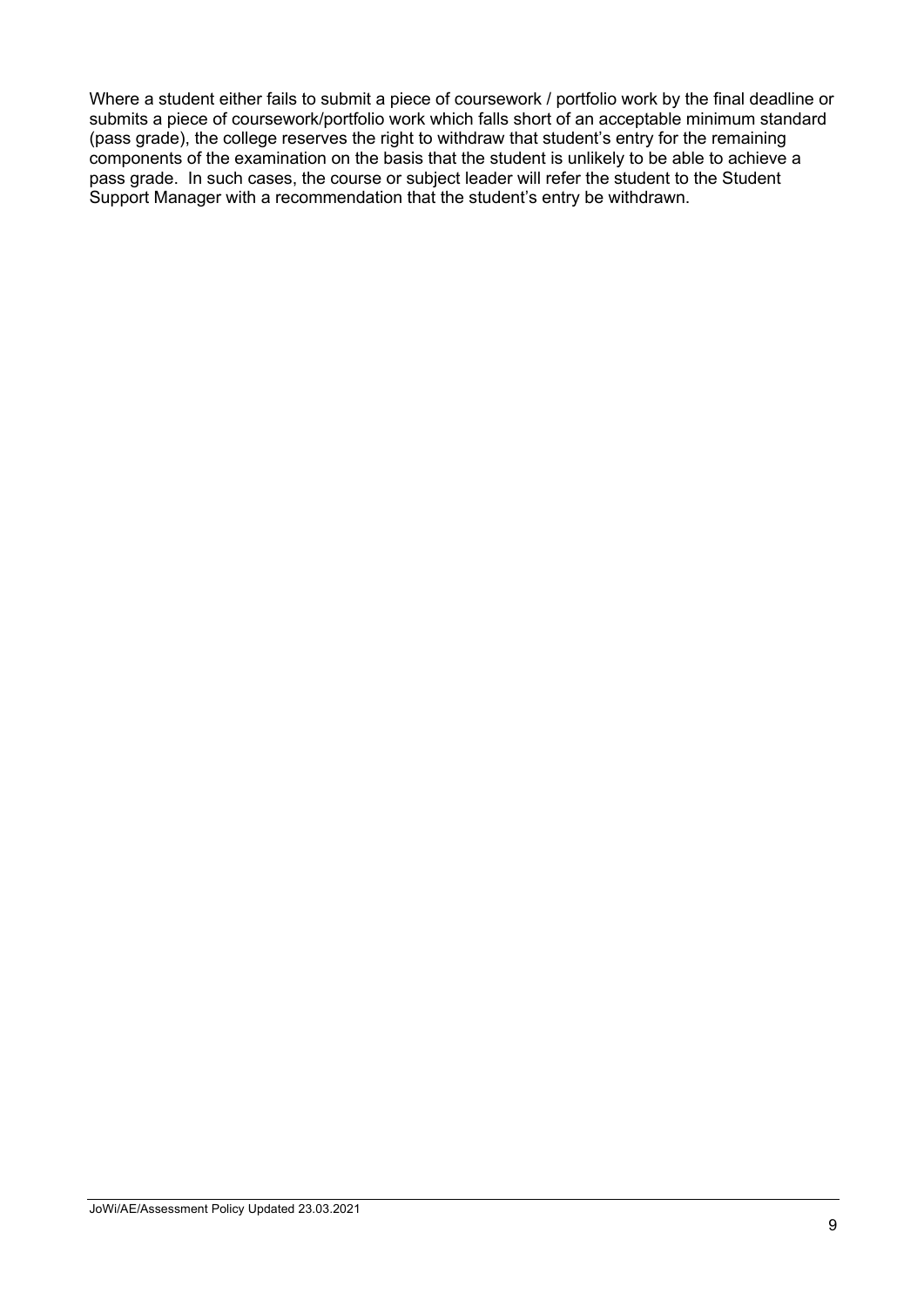## **A Level and GCSE Assessment Policy**

This document should be read in conjunction with 'characteristics of Schemes of Work – Guidelines'.

- There should be in existence an overall assessment plan, drawn up and agreed by all those who will be expected to use it.
- The assessment opportunities should be sufficient in number to adequately indicate the extent to which students are achieving the specific assessment objectives of the specification.
- Feedback should be given to students within an agreed timescale (refer to College Charter).
- A range of monitoring and assessment methods should be employed which may include:
	- a) formal written examination (internal)
	- b) public examination
	- c) lecturer assessment of assignments (written or practical)
	- d) lecturer assessment of commitment, ability and potential **)** *d – g should assess*
	- e) review and guidance **)** *student progression in*
	- f) formal report system **)** *in relation to minimum*
	- g) one to one tutorials **)** *acceptable grade*
- 
- Assessment methods used during the course should adequately reflect the range of methods which students' work will be assessed in any examinations or externally marked components.
- Students must receive feedback on the standard of their work and formative guidance for improvement in response to all completed work.
- Internal standardisation to assessments should be carried out on a regular basis by:
	- a) team agreement on level of assessment **)** *see internal verification*
	- b) cross marking **)** *policy*

- Students should be made aware of:
	- a) assessment criteria
	- b) standardisation procedures
	- c) student right of appeal
- Student assessment will not be subject to discrimination on the grounds of ethnicity, gender, disability, sexual orientation, age or any other criteria.
- Assessment methods and content must seek opportunities to promote equality through language, content and context.